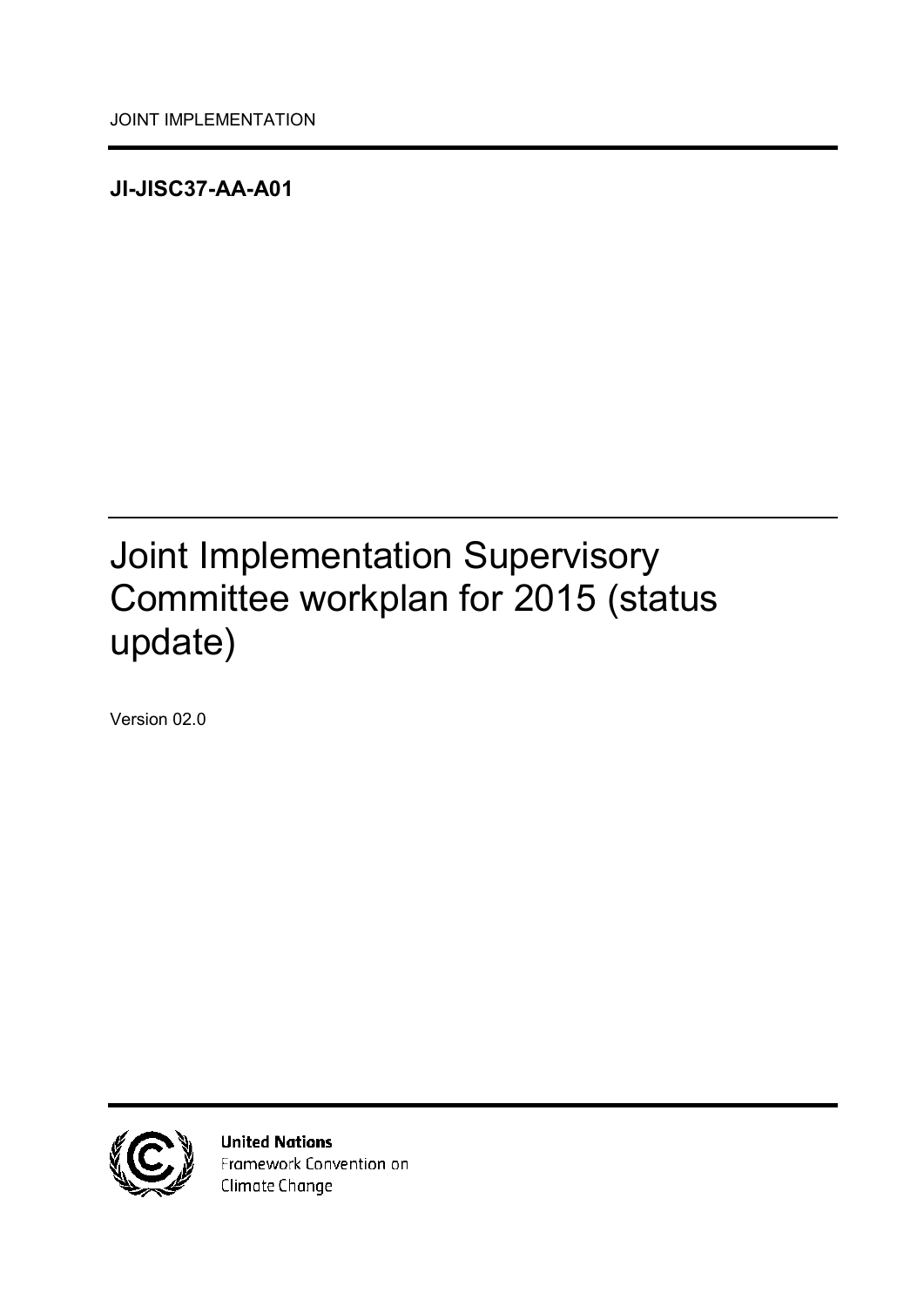## **COVER NOTE**

#### **1. Procedural background**

- 1. The Joint Implementation Supervisory Committee (hereinafter referred to as the JISC) at its thirty-sixth meeting approved the workplan of the JISC for 2015 and requested the secretariat to include in future versions of the workplan any new mandates arising from meetings and to provide an update on the status of work at each meeting.
- 2. This work is in line with the requests of the Conference of the Parties serving as the meeting of the Parties to the Kyoto Protocol (CMP) to the JISC to ensure sufficient infrastructure and capacity for the mechanism's use by Parties until at least the end of the additional period for fulfilling commitments under the second commitment period of the Kyoto Protocol, and to keep the joint implementation management plan under review, making necessary adjustments to ensure the efficient, cost-effective and transparent functioning of joint implementation.

#### **2. Purpose**

3. The workplan of the JISC for 2015 provides an overview of the issues to be considered by the JISC at each meeting. This allows planning the workload of the JISC and ensures efficient use of meeting time. The document indicates the work planned for the JISC at the meetings in 2015, based on the business plan and the management plan (JI-MAP) for 2015–2016.

#### **3. Key issues and proposed solutions**

4. Changes to the previous version of the workplan are highlighted and the rationale for changes is also provided in the document.

#### **4. Impacts**

5. The updated workplan will ensure efficiency and transparency of the decision-making process and facilitate the JISC's management of its workload.

#### **5. Proposed work and timelines**

6. The secretariat includes in the workplan any new mandates arising from each meeting and provides an update on the status of work at the following meeting.

#### **6. Recommendations to the JISC**

7. The secretariat recommends that the JISC take note of the updated workplan and provide comments, as appropriate.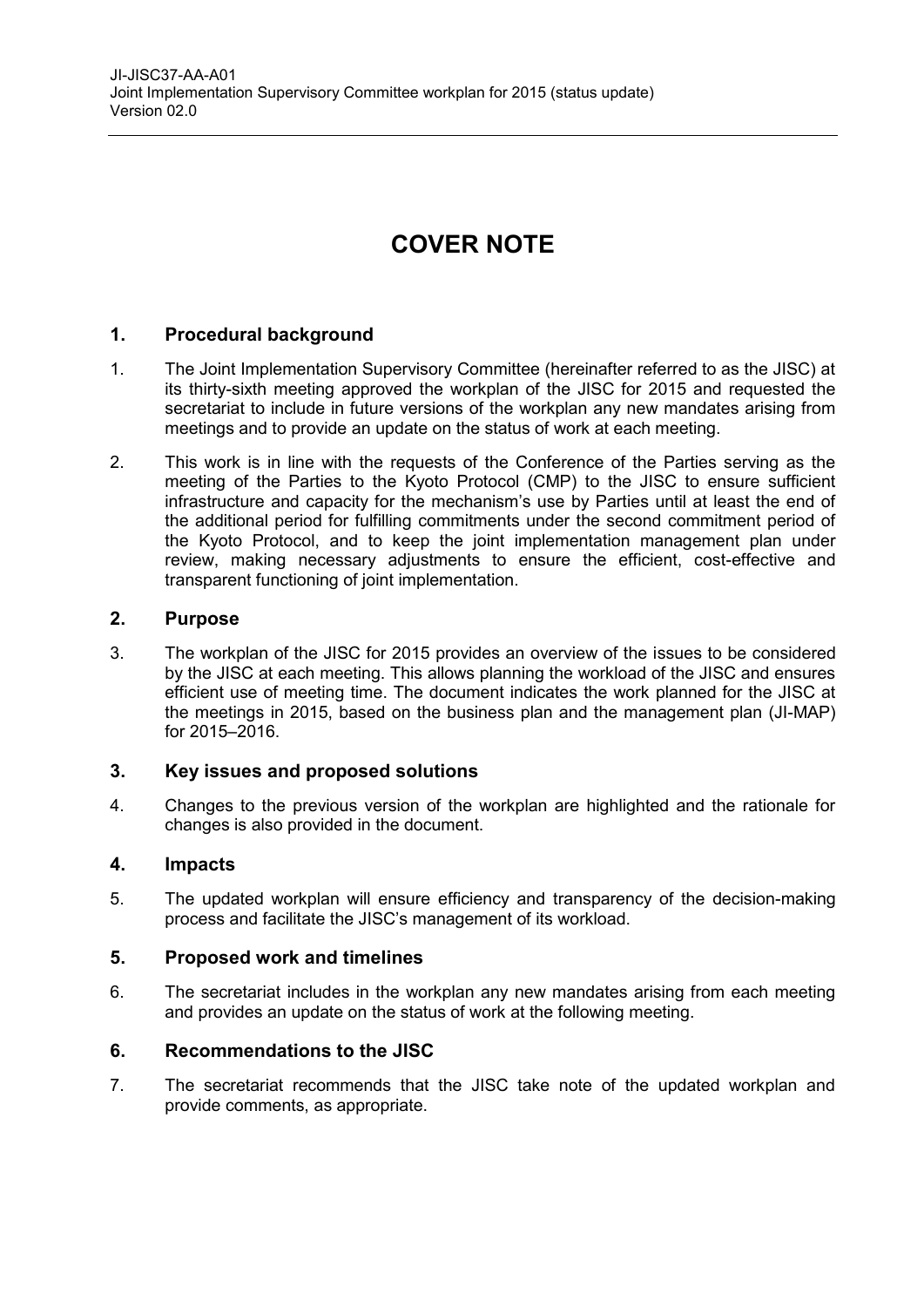### **1. Joint Implementation Supervisory Committee workplan 2015**

1. The table below provides an overview of the workplan of the Joint Implementation Supervisory Committee (JISC) for 2015.

| <b>Activity</b>                                                        | <b>Product</b>                                                                                                              | <b>JISC 36</b> | <b>JISC 37</b> | <b>Comments</b>               |
|------------------------------------------------------------------------|-----------------------------------------------------------------------------------------------------------------------------|----------------|----------------|-------------------------------|
| Development and<br>approval of the JISC<br>management plan (JI<br>MAP) | <b>JI MAP</b>                                                                                                               | Final          |                | Decision 5/CMP.10,<br>para. 9 |
| <b>JISC Business Plan</b><br>and MAP 2016-2017                         |                                                                                                                             |                | <b>Final</b>   | Decision 5/CMP.10,<br>para. 9 |
| Supporting the efficient<br>operations of the JISC                     | Selection of chair<br>and vice-chair of the<br><b>JISC</b>                                                                  | Final          |                |                               |
|                                                                        | JISC workplan 2015                                                                                                          | Final          | Report         |                               |
|                                                                        | JISC report to $CMP1$                                                                                                       |                | Final          |                               |
|                                                                        | Selection of chair<br>and vice-chair of the<br>JI Accreditation<br>Panel (JI-AP)                                            | Final          |                |                               |
|                                                                        | Selection of JI-AP<br>members                                                                                               | Final          |                |                               |
|                                                                        | Calendar of<br>meetings                                                                                                     | Final          | Final          |                               |
|                                                                        | JI-AP meeting<br>reports                                                                                                    | Final          | Final          |                               |
|                                                                        | <b>Update on informal</b><br>interactions between<br>chairs/vice-chairs of<br><b>JISC and CDM</b><br><b>Executive Board</b> |                | Report         | JISC 36 report, para.<br>29   |

**Table 1. Joint Implementation Supervisory Committee workplan 2015**

 $1$  Conference of the Parties serving as the meeting of the Parties to the Kyoto Protocol.